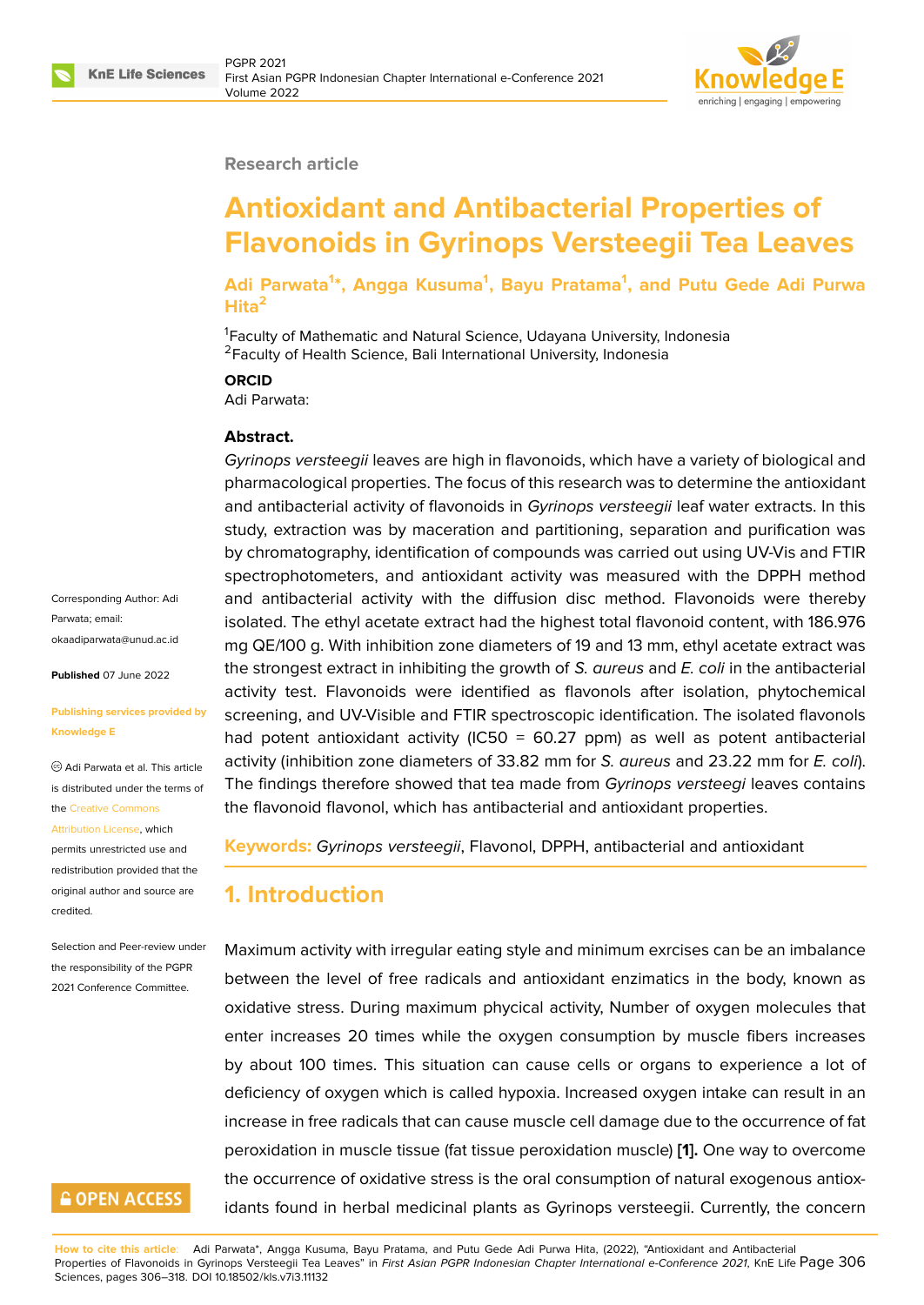about Gyrinops versteegii is only the sapwood, but it turns out that waiting for sapwood production takes a very long time (5-7 years) since planted **[2].** Therefore, our research team examined the content and bioactivity of the leaves.The research method in the process of finding lead compounds usually uses the High Throughput Screening (HTS) methods exactly study of bioactivity antioxidant and antiba[cte](#page-10-0)rial of flavonoid in water extract of Gyrinops verstegii leaves [**2] [3].**

Flavonoid compounds can prevented the continuous reaction between free radicals and lipids, proteins and DNA in the body. Flavonoid can scavenging or give a proton to free radicals so that lipid peroxidation r[ea](#page-10-1)ctions and reactions of DNA damage can be prevented. Actually, the cells in the body produce endogenous antioxidants. However, it is unable to neutralize excess free radicals in the body's cells, resulting in an imbalance between the amount of endogenous antioxidants and free radicals. The most reactive free radicals in the body are oxygen and hydroxy radicals. Radicals will oxidize fats, especially in cell membranes or muscle tissue, which is known as fat tissue peroxidation which can cause damage to cell membranes and muscle tissue. The occurrence of muscle lipid peroxidation is characterized by increased malondialdehyde , a compound result of lipid peroxidation Damage to muscle tissue will be followed by damage cell proteins **[1] [2] [3].** This imbalance or oxidative stress situation can be overcome by oral consumption of exogenous antioxidants such as natural antioxidants. Currently, people prefer natural antioxidants compared to synthetic antioxidants because they have less [s](#page-10-2)id[e](#page-10-0) e[ffe](#page-10-1)cts. This makes researchers conduct research on natural antioxidants, especially traditional medicinal plants. One of them is Gyrinop versteegii plants.

So far, the public have only focused on sapwood, whether they are used as export materials or as drugs. Rarely or no researchers are interested in researching the leaves. Accordance with the theory, secondary metabolites or active ingredients of a medicinal plant will be spread to all parts of the plant. One of them is Gyrinops versteegii leaves ) [**2**}

Flavonols contained in medicinal plants can contribute significantly in increasing activity and stimulating the production of enzymatic antioxidants **[3].** Flavonols can also inhibit bacterial growth through inhibition of DNA gyrase, there by inhibiting the function of the cytoplasmic membrane and membrane breakdown by lipophilic components and can cause lysis of cellular components and damage the e[nz](#page-10-1)ymatic mechanisms of bacterial cells. Flavonoids can also denature proteins and damage the permeability of bacterial cells, microsomes and lysosomes as a result of the interaction process between flavonoids and the bacterial wall. Flavonoids can be make complexes with extracellular proteins that disrupt the integrity of the bacterial cell membrane [**1].**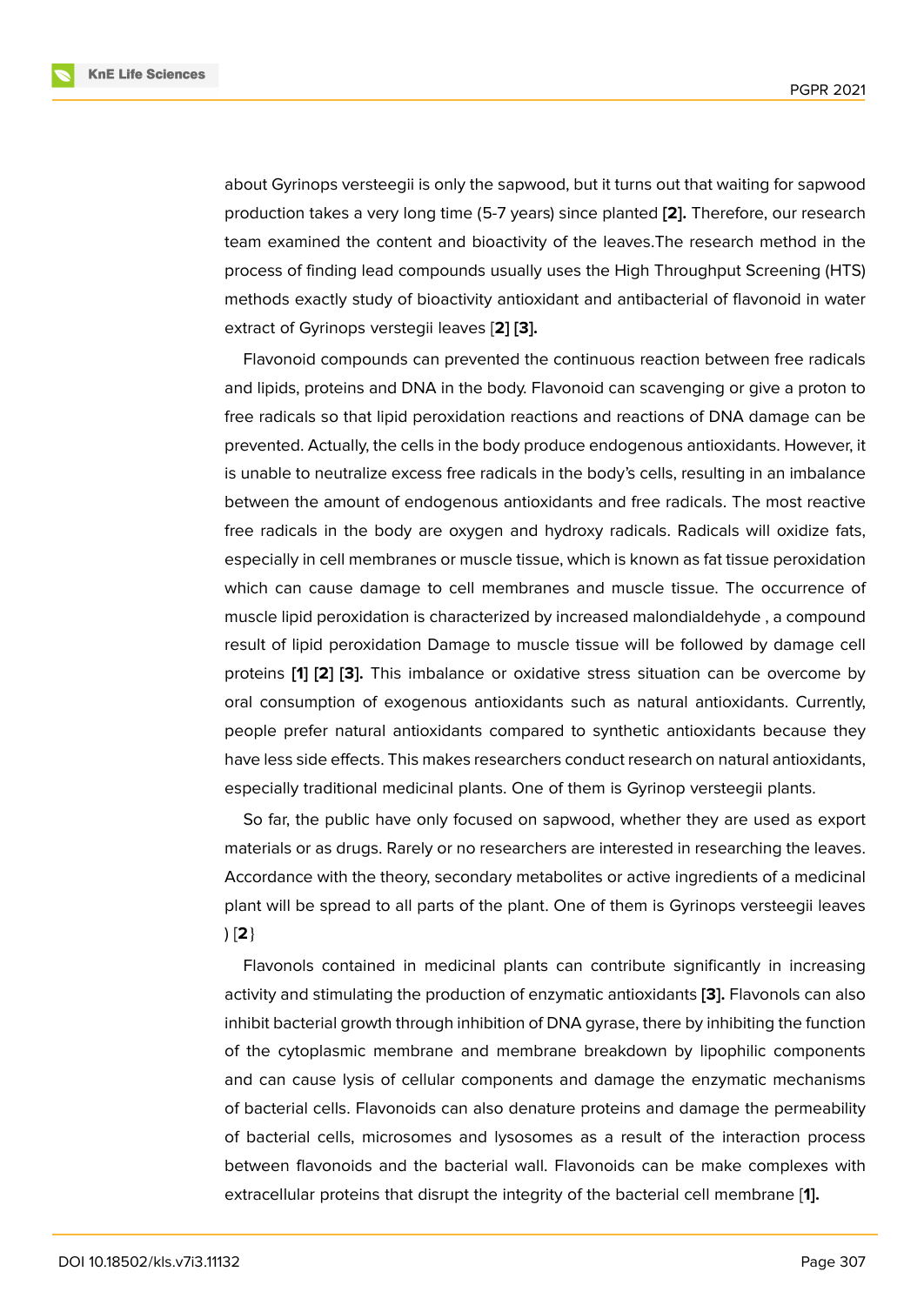Based on its used as traditional medicine and contains flavonoid compouds so Gyrinops versteegii leaves potentialy used as a source of natural antioxidants and antibacterial. Its needs to be analyzed both in vitro and in vivo of water extracts and isolate by measuring the antioxidant capacity with DPPH methods and antibacterial activity with diffusion disc methods.

# **2. Methodology**

**Material :** Powder of Gyrinops versteegii leaves {sample), obtained from farmer's plant at the village of Marga, Subdistrict Marga, Tabanan, Bali, Indonesia, some chemical reagents produced by E Merck grade p.a. such as ethanol, ethyl acetate, HCl, NHCO3 pa, NH4Cl, methanol, and filter paper, Column chromatography techniques with various analytical grade reagents along silica gel (SiO2) were used as a stationary phase. TLC plates (Merck GF-254). nutrient agar (NA), Mueller Hinton agar (MHA), amoxicillin antibiotic disc (AML 25mcg CT 0061B OXOID), paper disc (blank disc), sterile physiological NaCl solution, 1%  $\mathsf{H}_2$ SO $_4$  and 1% BaCl $_2$ .

**Instrument :** UV-Vis ( Jeol HX-110), FTIR ( Jasco A-302), analytic Digital Balance Scale (Ohaus), rotary vacuum evaporator Brand Buchii, Vortex, water bath, pyrex measuring cup, pyrex test tubes, micro pipette, hot plate, autoclaf, incubator, laminar air flow, sacher

**2.1. Analysis of the Nutrient Composition of Gyrinops Versteegii Leaves.**

Analysis of nutrient composition in this study used the AOAC method or procedure. Parameters measured include crude fiber, protein, fat, vitamins and minerals and their chemical content

#### **2.2. Isolation and Identification of Flavonoids Compound**

Isolation and identification of sample followed prosedure [6]. Sample was shade dried for a period of 5 weeks and crushed in to coarse powder with the help of mechanical blender. Sample leaves powder is measured its water content. Its powder extracted with water at a temperature of 80 degrees for about 5 hou[rs.](#page-11-0) This extract is evaporated with a rotary evapourator. This extract is then used to test the antioxidant activity and isolation of the flavonoids. The extract was again extracted through different solvent system starting from n-hexane followed by chloroform, ethyl acetate so get different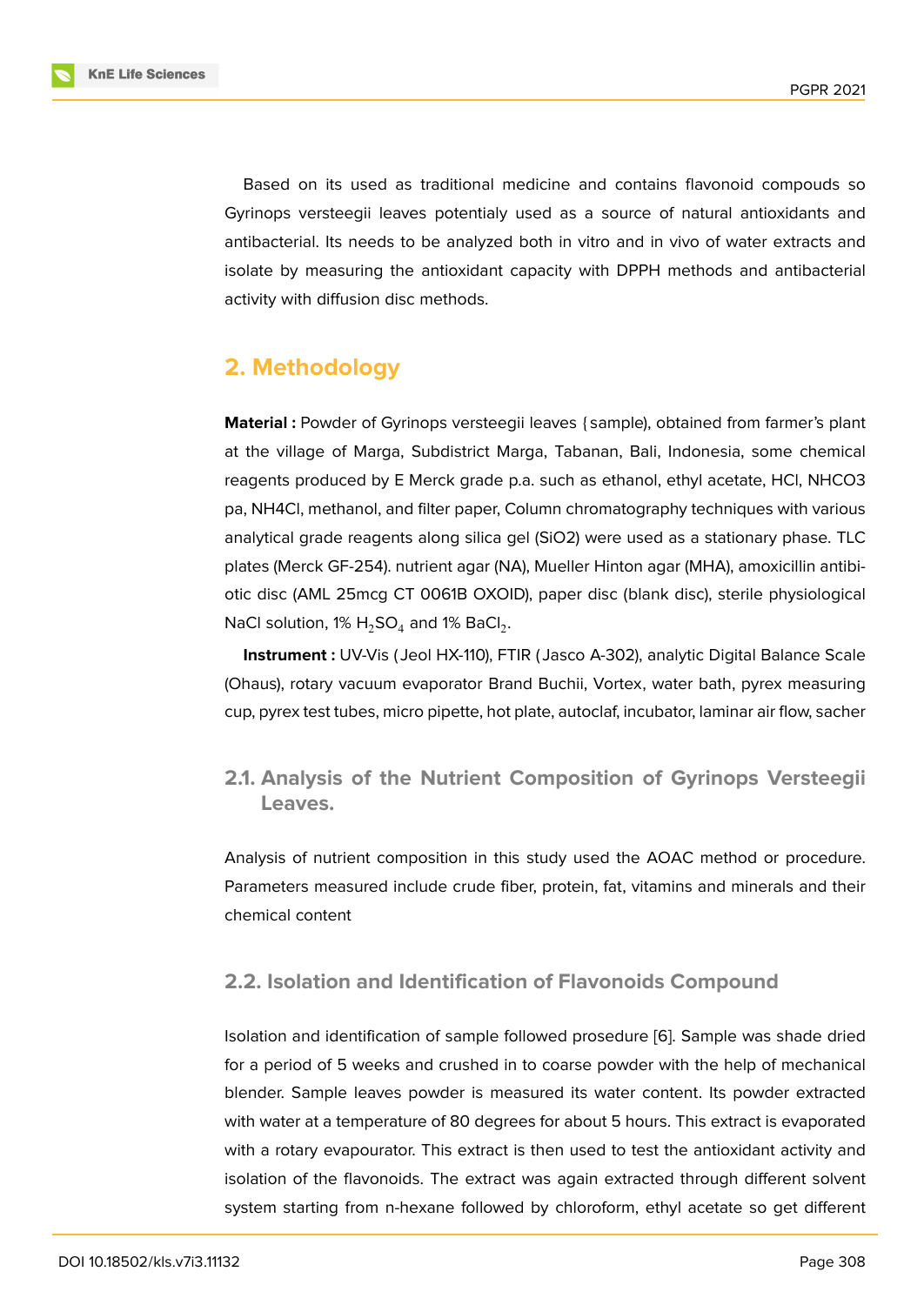fractions i.e. n-hexane, chloroform and ethyl acetate. Each fraction was analyzed for its flavonoids and total flavonoid levels. The fraction that was positive for flavonoids and the highest levels of total flavonoids continued with separation and purification.

### **2.3. Analyzed of Flavonoid Contents**

Analysis of Total Flavonoid Contents followed the procedure [7]. Extract of water dissolved in 5 mL ethanol in 10 mL volumetric flask, vortexed until homogeneous. Pipette 2,0 mL, put in a test tube, add 2,0 mL AlCl<sub>3</sub> 2%, vortexed until homogeneous then incubation in room temperature for 25 minutes. Furthermore [ab](#page-11-1)sorbance at  $\lambda$  max = 415 nm.Total Flavonoid levels are integrated in the quersetin standard calibration curve (**mg QE/ 100 gram).**

#### **2.4. Separation and Identification of Isolate**

Separation begins with the determination of the best eluent with TLC GF $_{254}$  by using several comparisons of eluents with different polarity. This eluent is best used as the mobile phase of column chromatography. The resulting eluent is collected according to the same separation pattern and then evaporated. The eluate analyzed its flavonoids. A positive eluate containing flavonoids was then tested for purity. Flavonoid isolates were identified qualitatively followed identified by UV-Vis and FTIR spectrophotometer. The isolated flavonoids were analyzed for their antioxidant activity

### **2.5. Antioxidant Capacity Analysis Isolated Flavonoid**

The analysis begins with making of a solution gallic acid 0-100 mg/L solutions. Weighed 0.1 grams isolate, then diluted with methanol to a volume of 5 mL flask and then in the vortex so that a homogeneous solution. This homogeneous solution is centrifuged at 3000 rpm for 15 minutes . Isolate solution has been pipetted 0.5 mL of this homogeneous, then add 3.5 ml of 0.1 mM DPPH in methanol at a test tube and then in the vortex. This solution was incubated at  $25^0C$  for 30 minutes so DPPH reacts with the sample. Isolate solution was measured absorbance at  $\lambda$  max = 517 nm. Antioxidant capacity was calculated using linear regression equation  $Y = ax + b$  [5]. Antioxidant activity can be shown from the value of its antioxidant capacity with its  $IC_{50}$ , which state that the concentration where 50% of the antioxidant resistance against free radical reactions  $(IC_{50}$  x mg/mL or ppm)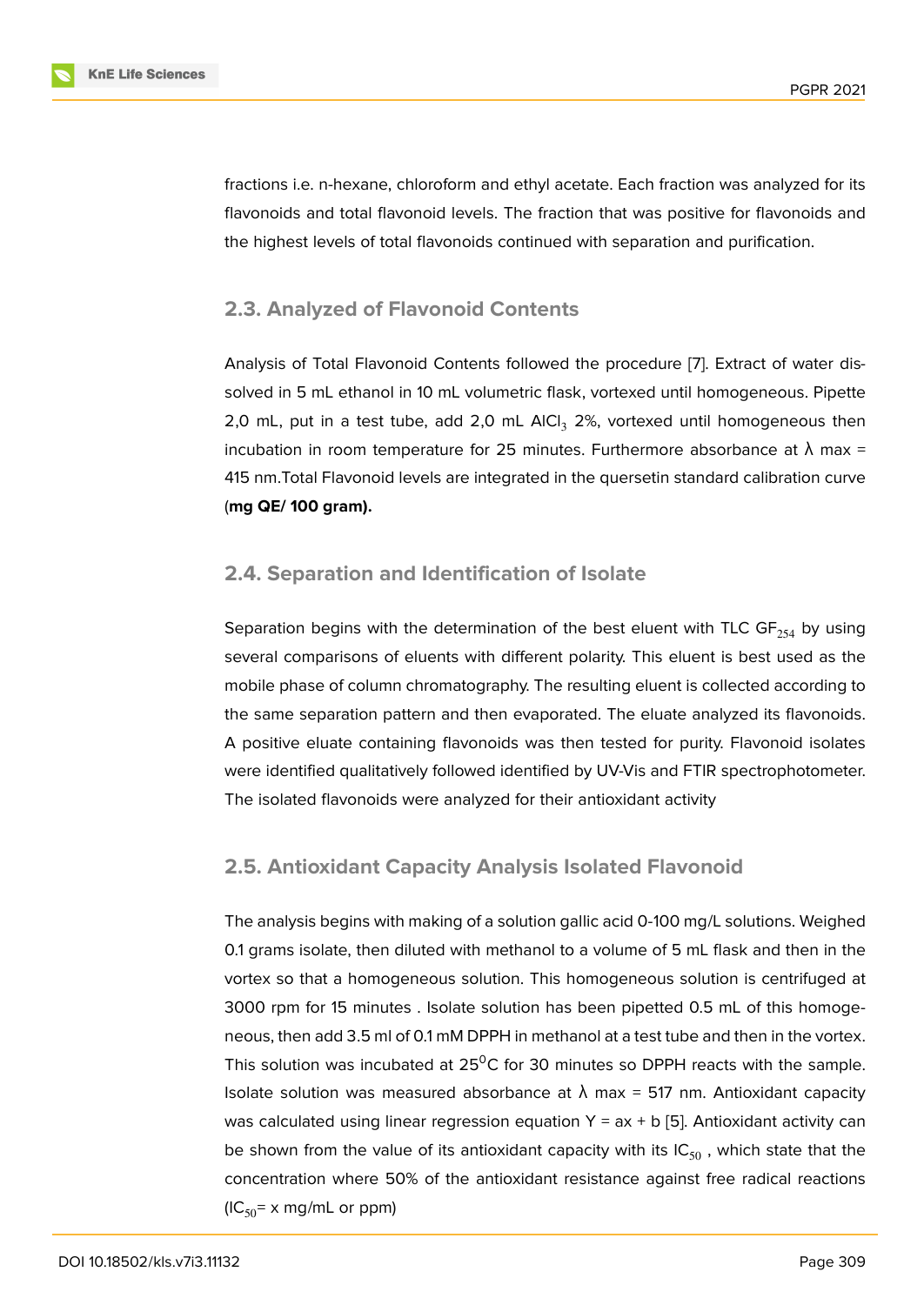#### **2.6. Antibacterial Analysis of Isolated Flavonoid**

Study of antibacterial activity testing was carried out using the agar diffusion method (disk diffusion). The test bacteria were inoculated on MHA media using the streak plate technique. A sterile cotton swab is dipped in the test bacterial suspension, then rotated several times and pressed against the inner tube wall to remove excess inoculum on the cotton. A cotton swab containing a suspension of the test bacteria was rubbed on the entire surface of the media until evenly distributed, then the petri dish was closed and allowed to stand for 3-5 minutes [9]

Disc paper (blank disc) was dipped into each test solution, then drained until the sample did not seep anymore. The disc paper that already contained the test solution was then affixed to the surface of the [M](#page-11-2)HA media using tweezers and then allowed to stand for 15 minutes. The same treatment was also carried out for the negative control. As for the positive control, special discs were used in the form of antibiotic amoxicillin 25μg/disk which were also attached to the surface of the MHA media using tweezers. The petri dish was then incubated for 24 hours at 37<sup>∘</sup>C with the petri dish inverted. The clear zone formed indicates the antibacterial power of the test solution against S. aureus and E. coli bacteria. The antibacterial activity test was carried out by measuring the diameter of the inhibition zone using a digital caliper [9].

### **2.7. Acute Toxicity Test of Water Extracts([te](#page-11-2)a) of Gyrinops Versteegii Leaves**

Toxicity Test of a natural or synthetic product needs to be done before it is consumed by the public so that the public avoid poisoning the ingredients contained in the product. In this study toxicity tests were conducted to determine a safe dose of aqueous extract of agarwood leaves before it is used as a health supplement or herbal medicinal ingredients. Toxicity tests can be divided into acute toxicity test, subchronic and chronic Acute toxicity analysis with lethal dose value  $(LD_{50})$  is a single dose of a substance or substance that is statistically estimated to kill 50% of experimental animals [17]. LD $_{50}$  is calculated using Table Thomson-Weil formula : Log LD<sub>50</sub> = log D + d (f + 1)

This study used a strain of mice white male Balb / C were normal, age 2.5 months, weight 22-30 grams. Mice were divided into 6 groups each consist of 5 t[ail](#page-11-3)s. Water extract of **sample** given orally with increasing doses of 2 times the normal dose multiples. Calculation of adjusted oral dosing with calculations performed [18] which will be calculated human dose conversion to dose mice.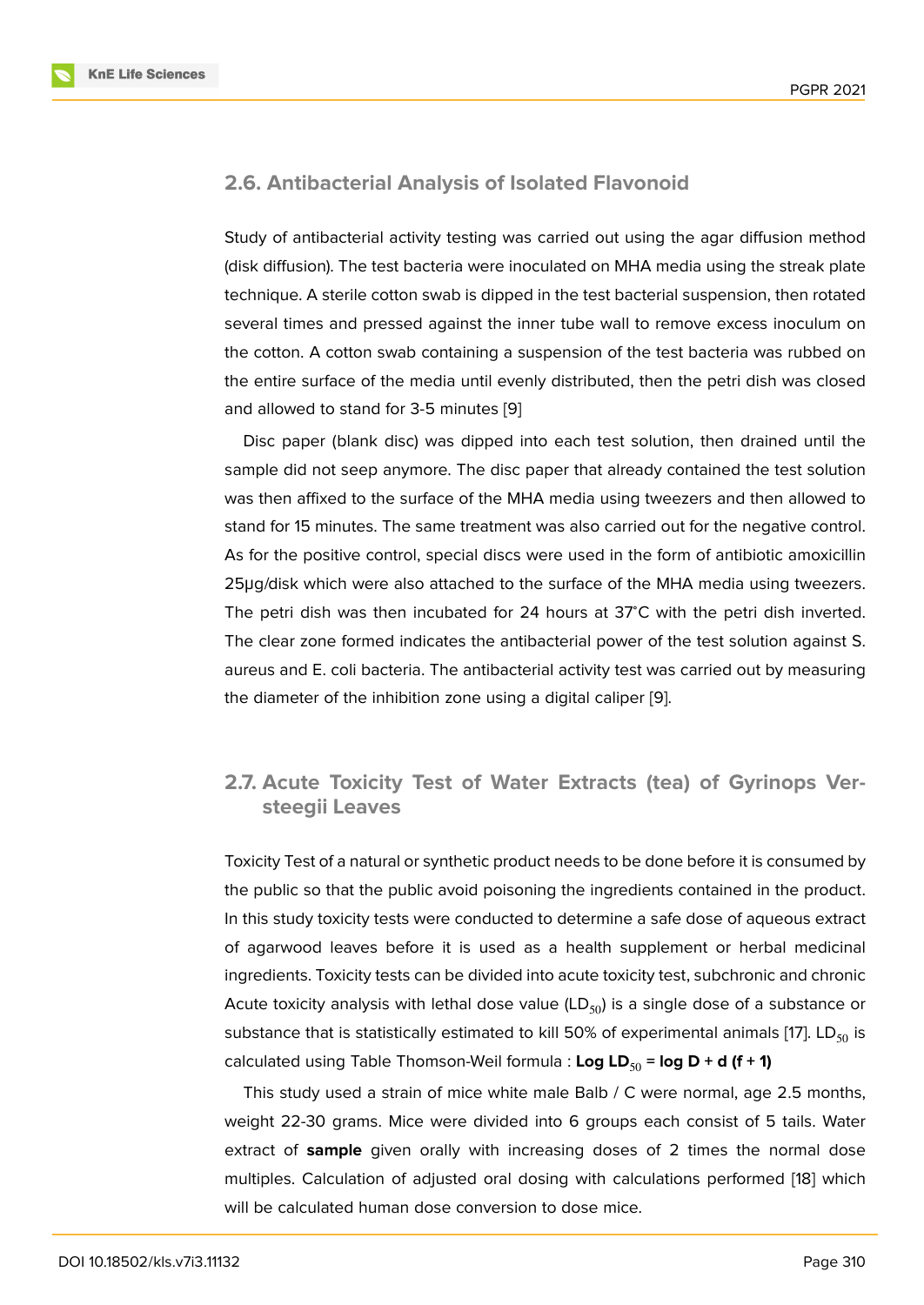Extracts were administered orally by dissolving each treatment in 2 mL of distilled water previously in homogenkan the way in vortex. Observation results from the toxic extract made within 24 hours to there are no experimental animals that die for 24 hours, it means that there is no toxic effect.

## **3. Results and Discussion**

In accordance with the Simplicia Standardization Rules, the water content of simplicia must first be determined, this is related to storage time and enzyme hydrolysis. The water content of dry powder simplicia of sample avarage 8,59%. This is in accordance with the quality standard of drugs simplicia. The results showed that the results were in accordance with the Standardization Rules of Materia Medika Indonesia, namely the name of the simplicia sample and the water content was less than 10%. Phytochemical screening water extract of Gyrinops versteegii leaves showed the content of phenolic compounds, flavonoids, steroids and tannins. The results of determining the water content of dry powder simplicia of sample are shown in the following table.

| Code           | (g)                         | Initial sample weight Final sample weight Water<br>(g) | <b>Contents</b><br>$(\%w/w)$ |
|----------------|-----------------------------|--------------------------------------------------------|------------------------------|
| U1             | 1,1699                      | 1,0694                                                 | 8.59                         |
| U <sub>2</sub> | 1,4630                      | 1.3374                                                 | 8,58                         |
| U3             | 1,1985                      | 1,0958                                                 | 8.59                         |
|                | % Avarage of water contents | 8,59                                                   |                              |

Table 1: Water Contents of dry powder simplicia

#### **Analysis of the Nutrient Composition of Gyrinops Versteegii Leaves.**

Analysis of the composition of nutrients in this study showed good nutritional value in improving community nutrition, as shown in the following table,

#### **3.1. Isolation and Identification of Flavonoids Compound**

Maceration of 100 g of dry powder of Gyrinops verstegii leaves obtained 400 mL of a blackish red concentrated extract. Next, 200 mL of this aqueous extract was partitioned with solvent extractins such as n-hexane, chloroform, and ethyl acetate . Each of the partitioned fractions was evaporated using a rotary evaporator to obtain 5.58 grams of n-hexane, 4.05 grams of chloroform, and 8.27 grams of ethyl acetate. Each of these three fractions was screened for their flavonoids and total flavonoids contents, Phytochemical screening with 10% NaOH showed that ethyl acetate of fraction contained flavonoid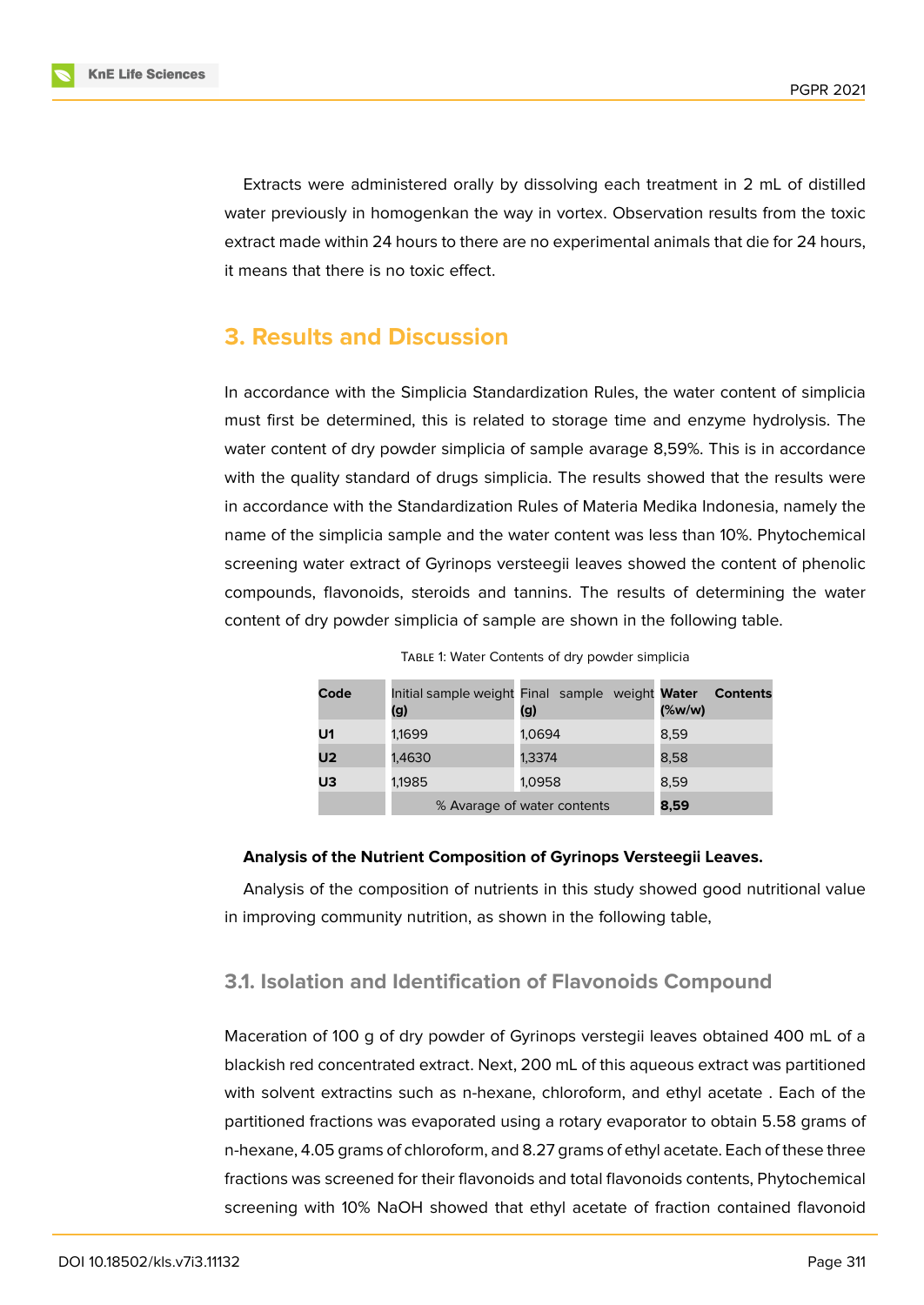| Sample             | Parameter                                              | Value     |
|--------------------|--------------------------------------------------------|-----------|
| Gyrinops<br>Leaves | versteegii Water Contents (% w/w)                      | 8,06      |
|                    | Ash contents (% w/w)                                   | 8,98      |
|                    | Protein contents (% w/w)                               | 8,79      |
|                    | Fat contents (% w/w)                                   | 4,55      |
|                    | Crude fiber (% w/w)                                    | 33,43     |
|                    | Vitamin C (mg/100 g)                                   | 13.797,99 |
|                    | Provitamin A ( $\beta$ -karoten), (mg/100 77,34<br>gr) |           |
|                    | Ca (ppm)                                               | 2.489.85  |
|                    | Fe (ppm)                                               | 6,06      |

| TABLE 2: The composition of nutrients of sample. |  |
|--------------------------------------------------|--|
|                                                  |  |

compounds and the highest total flavonoid contents 840,12 mg QE /100 grams, as described the following table 2. Furthermore, isolation and identification of flavonoid compounds were carried out in the ethyl acetate fraction [10].

| Extract          | flavonoids<br>Total<br>(mg QE/ 100 g) | color test                |                                   |                                      | <b>Flavonoids</b> |
|------------------|---------------------------------------|---------------------------|-----------------------------------|--------------------------------------|-------------------|
|                  |                                       | <b>NaOH 10%</b>           | <b>Bate</b><br>smith-<br>Metcalfe | Willstater                           |                   |
| n-Hexane         | 136.27                                | brown                     |                                   | colorless Greenish catecin<br>vellow |                   |
| chloroform       | 30,04                                 | vellow                    | colorless                         | vellow                               | <b>Isoflavon</b>  |
| ethyl<br>acetate | 840.12                                | <b>Brownish</b><br>orange | colorless red                     |                                      | Flavonol          |

Table 3: Phytocemistry screening and Total Flavonoids Contens.

### **3.2. Separation and identification isolate**

Separation results with column chromatography obtained 4 fractions (A,B,C and D). From these four fractions, it turns out that fraction A positively contains flavonoids. This fraction was subsequently tested for purity by chromatography. The test results obtained that the pure isolates by thin layer chromatography. These isolates were further identified by UV-Vis and FTIR spectrophotometers.

Based on the results of measurements with a UV-Vis spectrophotometer showing two absorption bands at a maximum wavelength 373,20 nm (band I) and 257,20 nm (band II) as shown in the following Figure 1 :

According to the flavonoid theory, flavonols show an absorption band I at a wavelength of 378.90 nm and an absorption b[an](#page-7-0)d II at a wavelength of 279.60 nm.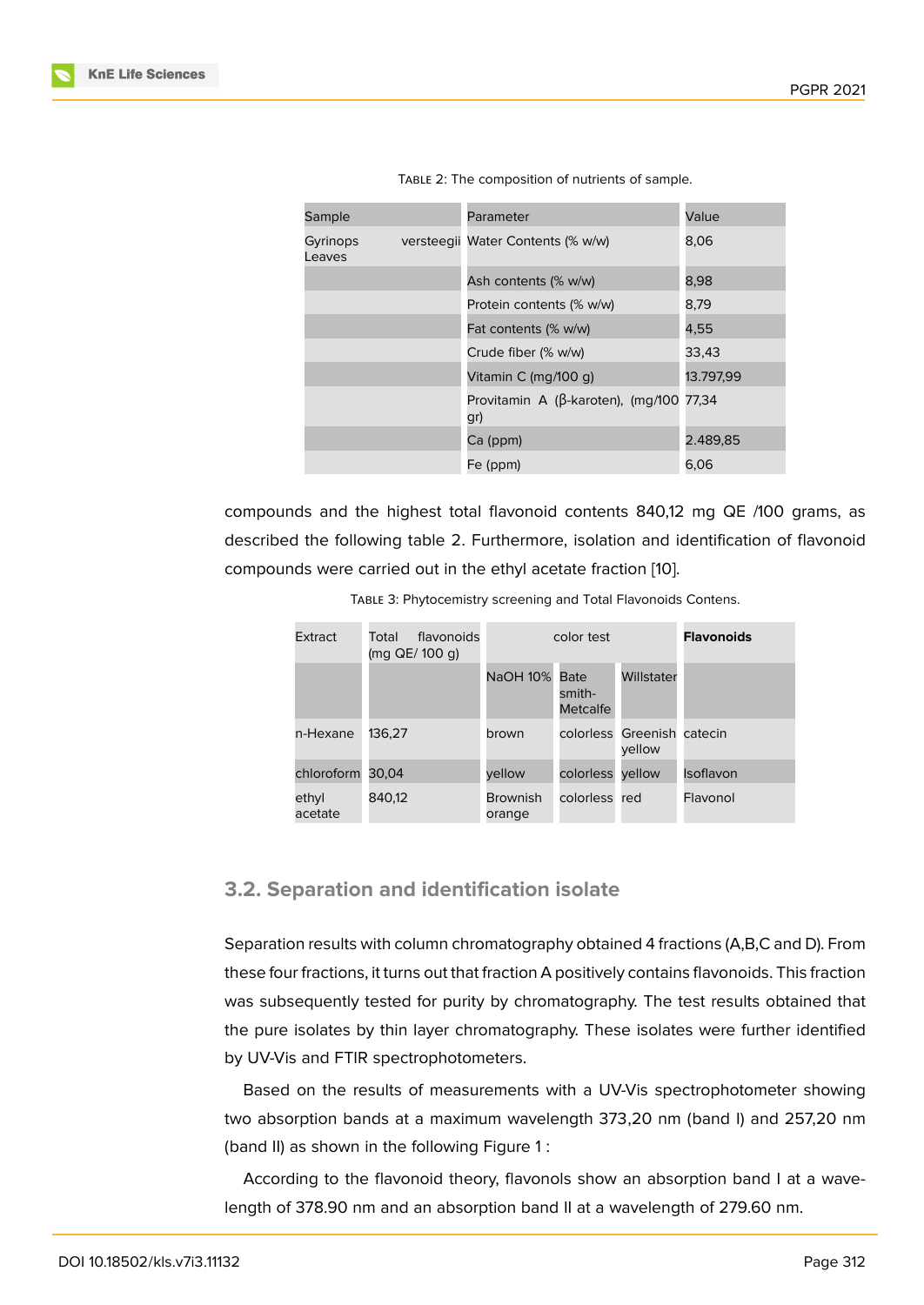

<span id="page-7-0"></span>**Figure** 1: Spectra UV-Vis of isolate with Etanol.

# **3.3. Identification by FTIR spectrophotometers.**

Identification by IR spectroscopy showed some peaks as shown the following Figure 2



**Figure** 2: Spectra FTIR of Isolat.

In accordance with the theory, the results of the FTIR spectra used to prove the main functional groups in isolated flavonoids did indeed contain the main functional groups with their respective wave numbers: hydroxy (3318 cm<sup>-1</sup>), carbonyl (1600-1700 cm<sup>-1</sup>), >C-O alcohol (1000-1100 cm<sup>-1</sup>) and >C=C< aromatic (1500 cm<sup>-1</sup>). The results of the isolation and identification water extract of Gyrinops versteegii leaves are flavonoid aglycones namely flavonol type [2].

.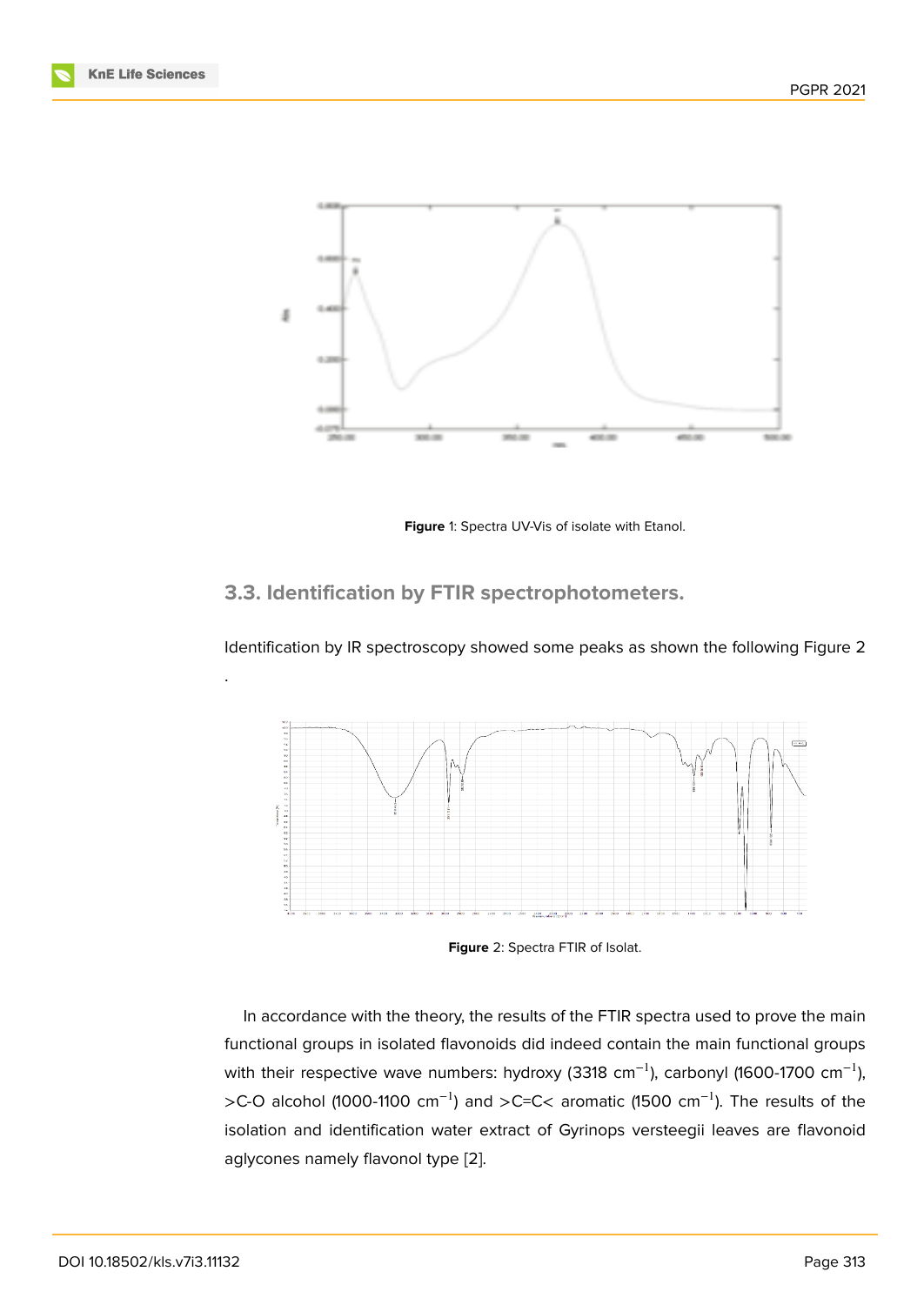#### **3.4. Antioxidant Capacity Analysis of Isolate**

The results of the measurement of the antioxidant activity of the isolates showed that the isolated flavonoids showed strong antioxidant activity with an antioxidant capacity of  $IC_{50}$  = 60,27 ppm as shown in the following table,

| Sample               | Concentrations.<br>(ppm) |        | Absorbance | Linear equations                        |
|----------------------|--------------------------|--------|------------|-----------------------------------------|
|                      |                          | blanco | % inhibit. |                                         |
| <b>Flavonol</b> 20,4 |                          | 0,529  | 0,413      | $y = 0,632x + 11,909$<br>$R^2$ = 0,9653 |
|                      | 40,8                     |        | 0,306      |                                         |
|                      | 61,2                     |        | 0,263      |                                         |
|                      | 81,6                     |        | 0,2        |                                         |
|                      | $IC_{50}$ (mg/L)         |        |            | 60,27                                   |

TABLE 4: Antioxidant capacity of isolate.

IC<sub>50</sub> is obtained from the graph between concentration (mg/L) versus % inhibition as shown in the following Figure 3:



**Figure** 3: Antioxidant capacity of isolates.

Flavonols are the most abundant flavonoids in nature, especially medicinal plants. Flavonol aglycones are the basic structure of quercetin which is a pigment compound in plants and fruits and has very strong antioxidant activity so that quercetin is believed to provide protection against tissue damaged by exposure to drugs. Flavonols (quercetin) are abundant in tomatoes, onions, grapes, berries, broccoli, and oranges. As antioxidants, flavonol aglycones can prevent free radical oxidation reactions that come from within or like tar in cigarettes. Flavonol aglycones can prevent allergies through their mechanism of action by inhibiting the release of histamine from mast cells and other allergic compounds, thus acting as a natural antihistamine. By preventing these effects,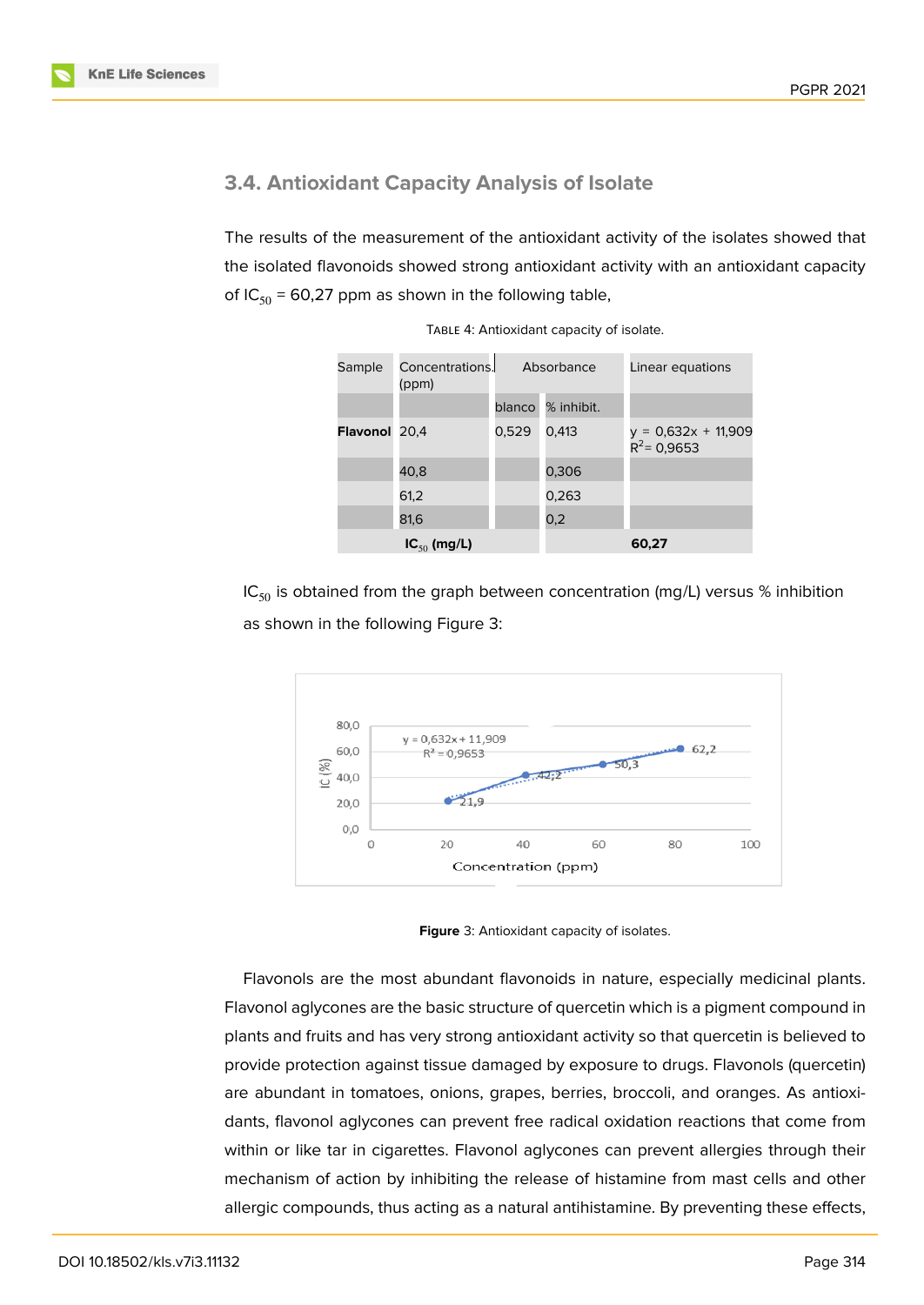it turns out that flavonols (quercetin) are believed to be used in treating asthma and bronchitis. Flavonols can also reduce the risk of cancer cell growth, lower blood pressure and prevent brain damage [15],[16].

#### **3.5. Acute Toxicity T[est](#page-11-4) [of](#page-11-5) Water Extract of Sample**

Observations within 24 hours apparently no dead mice up to the highest dose of 16 384 mg / kgWW / day or 16,384 g / kg / day. These results when converted into the toxic threshold value table said no harm at all or safe for human comsumption (> 15 grams). as shown in the following table.

| Group of Dose<br>mice | (mg/kgWW/<br>day) | Dead of mice | Interpretation<br>toxic |
|-----------------------|-------------------|--------------|-------------------------|
|                       | 1024              | No dead      | No toxic/safe           |
| Ш                     | 2048              | No dead      | No toxic/safe           |
| Ш                     | 4096              | No dead      | No toxic/safe           |
| IV                    | 8196              | No dead      | No toxic/safe           |
| V                     | 16384             | No dead      | No toxic/safe           |

TABLE 5: Acut Toxicity Test of Water Extract of sample.

Acut Toxicity test showed that observations within 24 hours apparently no dead mice up to the highest dose of 16 384 mg / kgWW / day or 16,384 g / kg / day. These results when converted into the toxic threshold value of substance or chemical table (Table Weil) said no harm at all (> 15 grams). Furthermore, the highest dose can be used as an  $LD_{50}$  for research - further research [17]. This dose when converted to human weighing 70 kg will be  $16384 \times 387.9 = 635.5353.6$  mg = 6355.3536 grams. The result of this calculation can be interpreted that the water extract of leaves Gyrinops versteegii leaves safe for human consumption [17]

### **3.6. Antibacterial Test [of](#page-11-3) Isolate**

The results of the antibacterial test showed that the isolates had very strong antibacterial activity with zones of inhibition against E. coli = 33.82 mm and S. aureus = 23.22 mm as shown in the following table,

As an antibacterial, flavonols denature proteins and damage the permeability of bacterial cells, microsomes and lysosomes. Flavonols can inhibit the function of the cytoplasmic membrane by damaging the fluidity of the membrane in the hydrophilic and hydrophobic regions so that the fluidity of the outer and inner layers of the membrane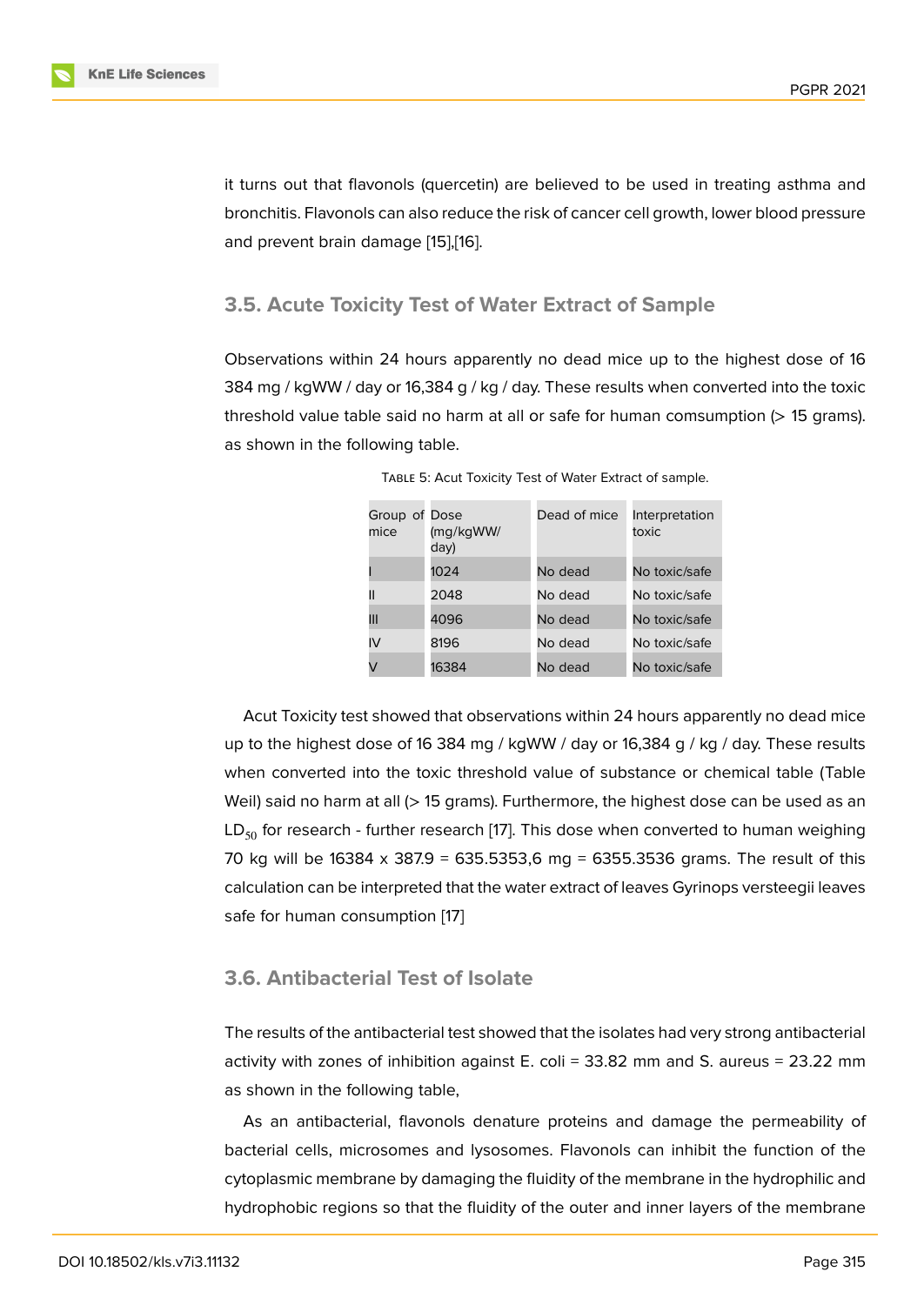| No | <b>Material</b>           | <b>Bacteria</b> | Zone of inhibit Category<br>(mm) |             |
|----|---------------------------|-----------------|----------------------------------|-------------|
|    | <b>Isolate</b>            | S. aureus       | 33,82                            | very strong |
|    |                           | E. coli         | 23,22                            | very strong |
|    | Amoxycilline<br>(Control) | S. aureus       | 23.01                            | very strong |
|    |                           | E. coli         | 23,46                            | very strong |

Table 6: Antibacterial Test of Isolate.

will decrease (inhibition of DNA gyrase). Flavonols can form complex compounds with extracellular proteins that disrupt the integrity of bacterial cell membranes [9].

# **4. Conclusion**

Isolated flavonols in water extract (tea) of *Gyrinops versteegi* leaves have activity as a strong antioxidants activity with  $IC_{50}$  = 60.27 ppm and strong antibacterial activity with inhibition zone diameters of 33,82 mm towards *S. aureus* and 23,22 mm toward *E. coli* as well as safe for human consumption. This proves that tea of *Gyrinops versteegi* leaves with flavonoid flavonol has the potential to antibacterial and natural antioxidants.

# **References**

- [1] Akhlaghi M, Brian B. Mechanisms of flavonoid protection against myocardial ischemia–reperfusion injury. Journal of Molecular and Cellular Cardiology. 2009;46:309–17.
- <span id="page-10-2"></span>[2] Parwata A, **Sukardiman S.,** Mulya HS, Widhiartini A. Inhibition of fibrosarcoma growth by 5-hydroxy-7-ethoxy-flavanons from kaempferia pandurata roxb. Biomedical & Pharmacology Journal, Oriental Scientific Publishing Company, Madhya Pradesh, India. 2016;9(3):941-48.
- <span id="page-10-0"></span>[3] Parwata A, Manuaba P, Yasa S. The potency of flavonoid compounds in water extract *Gyrinops versteegii* leaves as natural antioxidants sources. Biomedical and Pharmacology Journal. Oriental Scientific Publishing Company Madhya Pradesh, India. 2018;11(3):1501-1511.
- <span id="page-10-1"></span>[4] Parwata A, Laksmiwati, Sudiarta, Dina MN, Yasa S. The contents of phenol and flavonoid compounds in water extract of *Gyrinops versteegii* leaves have potentially as natural antioxidants and hypoglicemic in hyperglycemic Wistar rats. Oriental Scientific Publishing Company, **Madhya Pradesh, India**, 2018. Vol. 11(3), p. 1543- 1552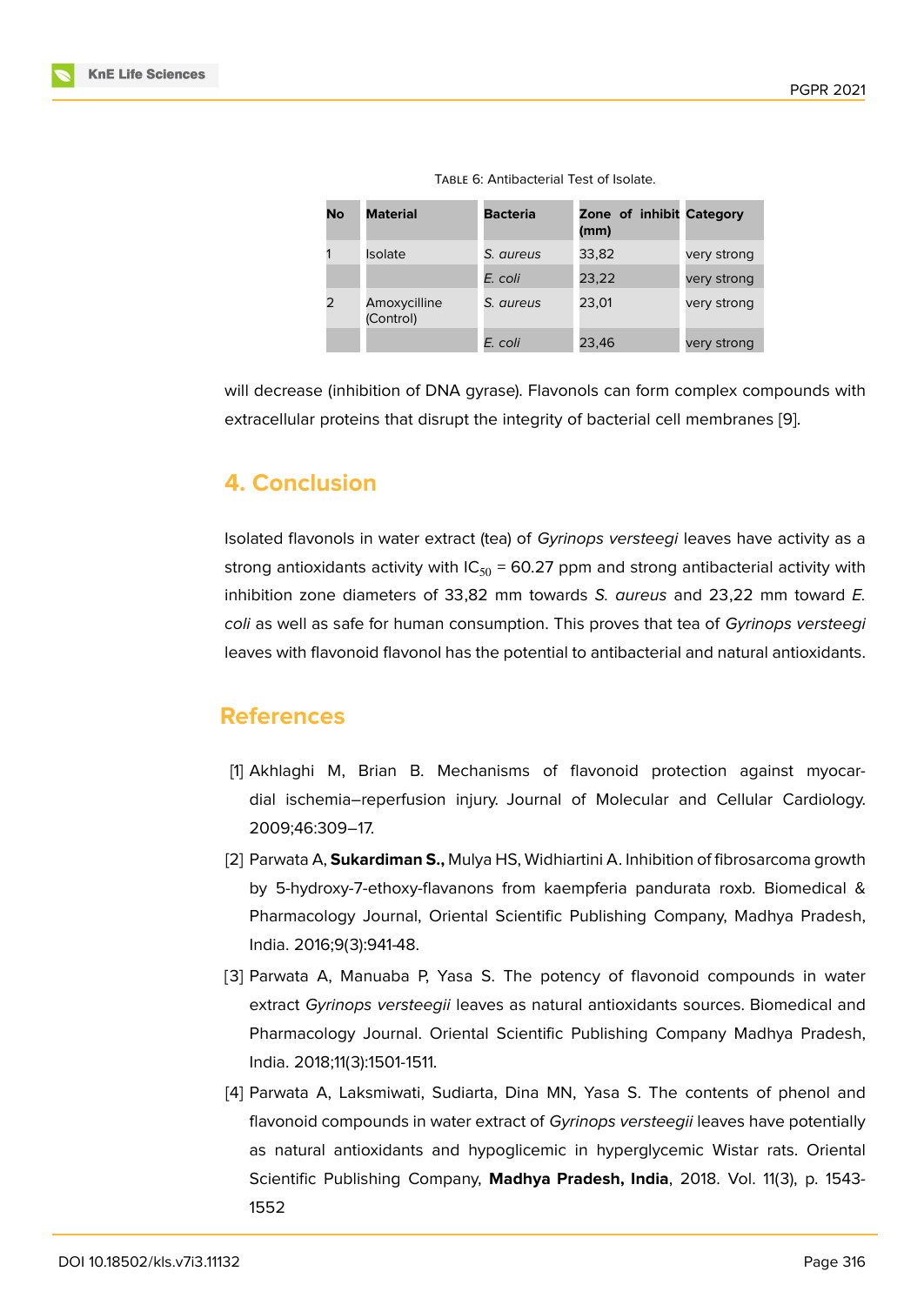

- [5] Almey A, Khan AJ, Zahir S, Suleiman M, Rahim AK. Total phenolic content and primary antioxidan activity of methanolic and ethanolic extract of aromatic plants' leaves. International Food Research Journal. 2010;17:1077-88.
- <span id="page-11-0"></span>[6] **Biswas R**., Dasgupta R, Mitra A, Roy A, Dutta SK, Achari PK, Dastidar B, Chatterjee TK. Isolation, purification and characterization of four pure compounds from the root extract of *Pluchea indica Less* and the potentiality of the root extract and the pure compounds for antimicrobial activity. European Bulletin of Drug Research. 2005;13:63-70.
- <span id="page-11-1"></span>[7] Chang S, Yang M, Wen HCJ. Estimation of total flavonoid content in propolis by two complementary colorimetric methods, **Journal of Food and Drug Analysis.** 2002;10:178-182.
- [8] Grassi D, Desideri G, Ferri C. Flavonoids: Antioxidants against atherosclerosis. Nutrients. 2010;2:889-902.
- <span id="page-11-2"></span>[9] Maria Endah Hapsari . Uji aktivitas antibakteri ekstrak herba meniran (*Phyllanthus niruri*) terhadap pertumbuhan bakteri *Bacillus cereus* dan *Escherichia coli* [Skripsi]. Universitas Sanata Dharma; **Yogyakarta**, 2015.
- [10] Harborne JB. Metode fitokimia penuntun cara modern menganalisa tumbuhan. (kosasih padmawinata). Bandung: **Institut Teknologi Bandung**; 1996.
- [11] Harmita, Apt., Radji M. Buku Ajar Analisis Hayati.  $3^{rd}$  ed. Jakarta: Penerbit Buku Kedokteran EGC (**Asosiasi Ekstraksi et Gestion des Connaissances**); 2006.
- [12] Jiang MZ, Yan H, Wen Y, Li XM. In vitro and in vivo studies of antioxidant activities of flavonoids from *Adiantum capillus*-*veneris* L. African Journal of Pharmacology. 2011;5(18):2079-85.
- [13] Kunwar A, Priyadarsini KI. Free Radicals, oxidatives stress and importance of antioksidants in human health**. Journal of Medical and Allied Sciences.** 2011;1(2):53- 60.
- [14] Lecumberri E, Goya L, Mateos R, Alfa M, Ramos R, Izquierdo-Pulido M, Bravo L. A diet rich in dietary fiber from cocoa improves lipid profile and reduces malondialdehyde in hypercholesterolemic rats. Nutrition. 2007;23:332-41.
- <span id="page-11-4"></span>[15] Mabry TJ, Markham KR, Thomas MB. The systematic identification of flavonoid. Spinger-verlag. 1970;3-56:165-171.
- <span id="page-11-5"></span>[16] Markham KR. Cara mengidentifikasi flavonoid, diterjemahkan oleh Kosasih Padmawinata, Penerbit. Bandung: **Institut Teknologi Bandung**; 1988.
- <span id="page-11-3"></span>[17] **Ngatidjan.** Metoda Laboratorium dalam Toksikologi, Bagian Farmakologi dan Toksikologi. Yogyakarta: **Fakultas Kedokteran Universitas Gajah Mada**; 2006.